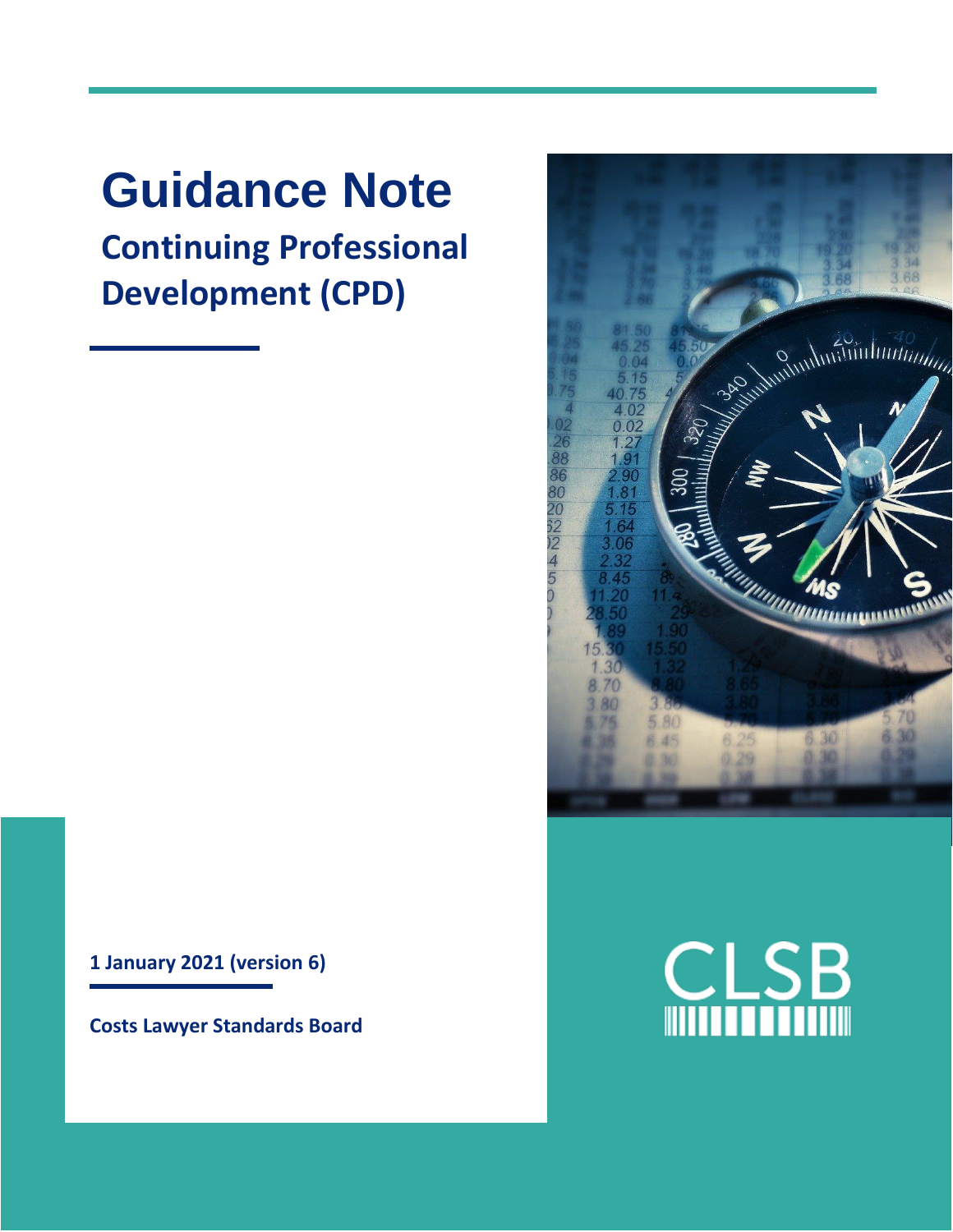# In this guidance note

<span id="page-1-0"></span>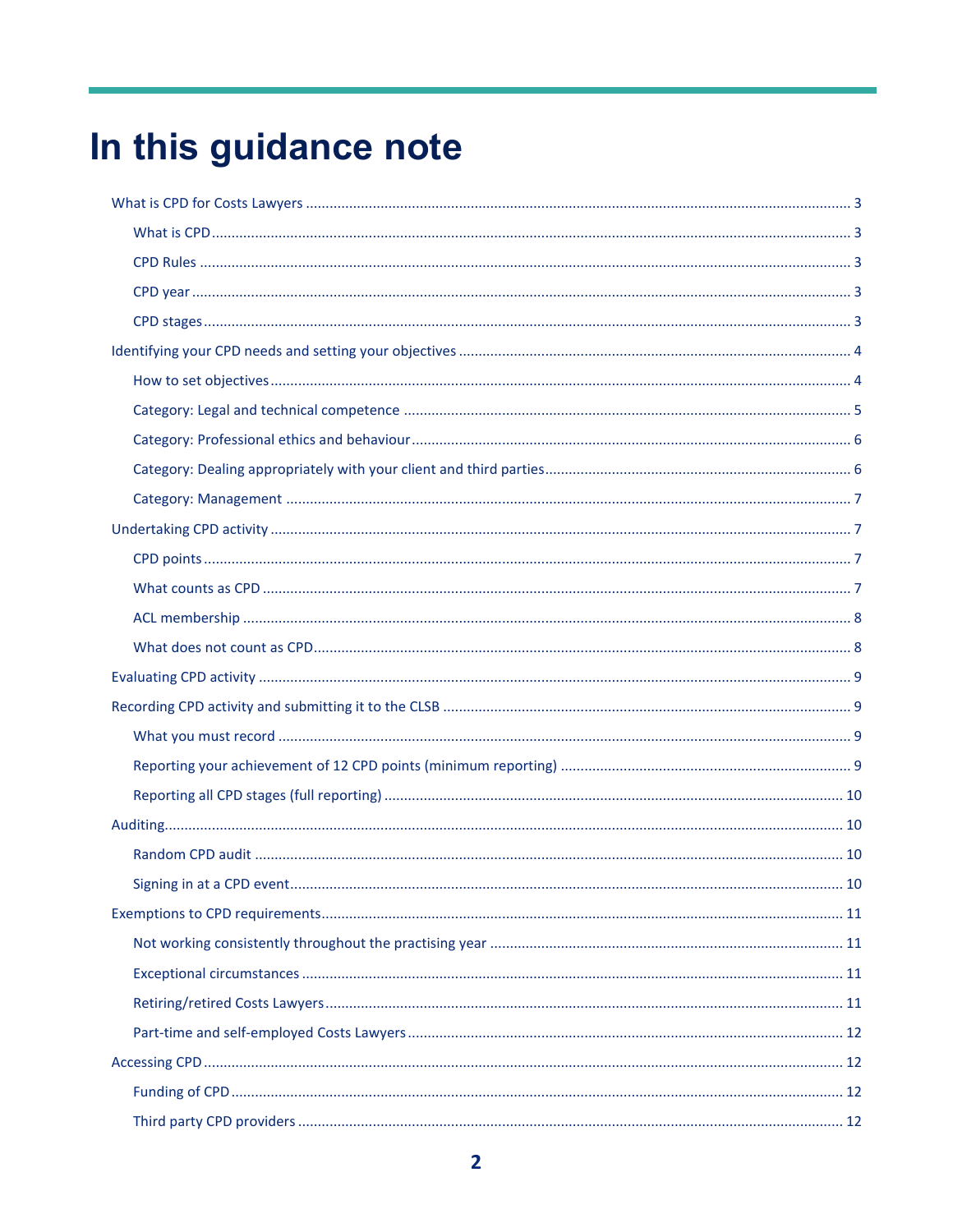## **What is CPD for Costs Lawyers**

### <span id="page-2-0"></span>What is CPD

1. CPD is the compulsory and systematic maintenance of professional skills and personal qualities required throughout the working life of a Costs Lawyer. It is defined in CPD rule 1.1 as an activity over and above your routine practice to develop your skills, knowledge and professional standards as a Costs Lawyer.

### <span id="page-2-1"></span>CPD Rules

2. The current CPD Rules for Costs Lawyers came into effect on 1 January 2021. They can be accessed via the CLSB website in the [Costs Lawyer Handbook.](https://clsb.info/for-costs-lawyers/costs-lawyer-handbook/)

#### <span id="page-2-2"></span>CPD year

3. A CPD year runs from 1 January to 31 December (inclusive). This coincides with a practising certificate year. CPD achieved in one year cannot be carried over, or otherwise attributed, to the following year.

### <span id="page-2-3"></span>CPD stages

- 4. The stages of CPD are as follows:
	- Identifying your CPD needs and setting your CPD objectives in light of your responsibilities and the regulatory principles in the Costs Lawyer Code of Conduct.
	- Undertaking CPD activity.
	- Evaluating the outcome of the CPD against your objectives.
	- Reporting your CPD to us upon request.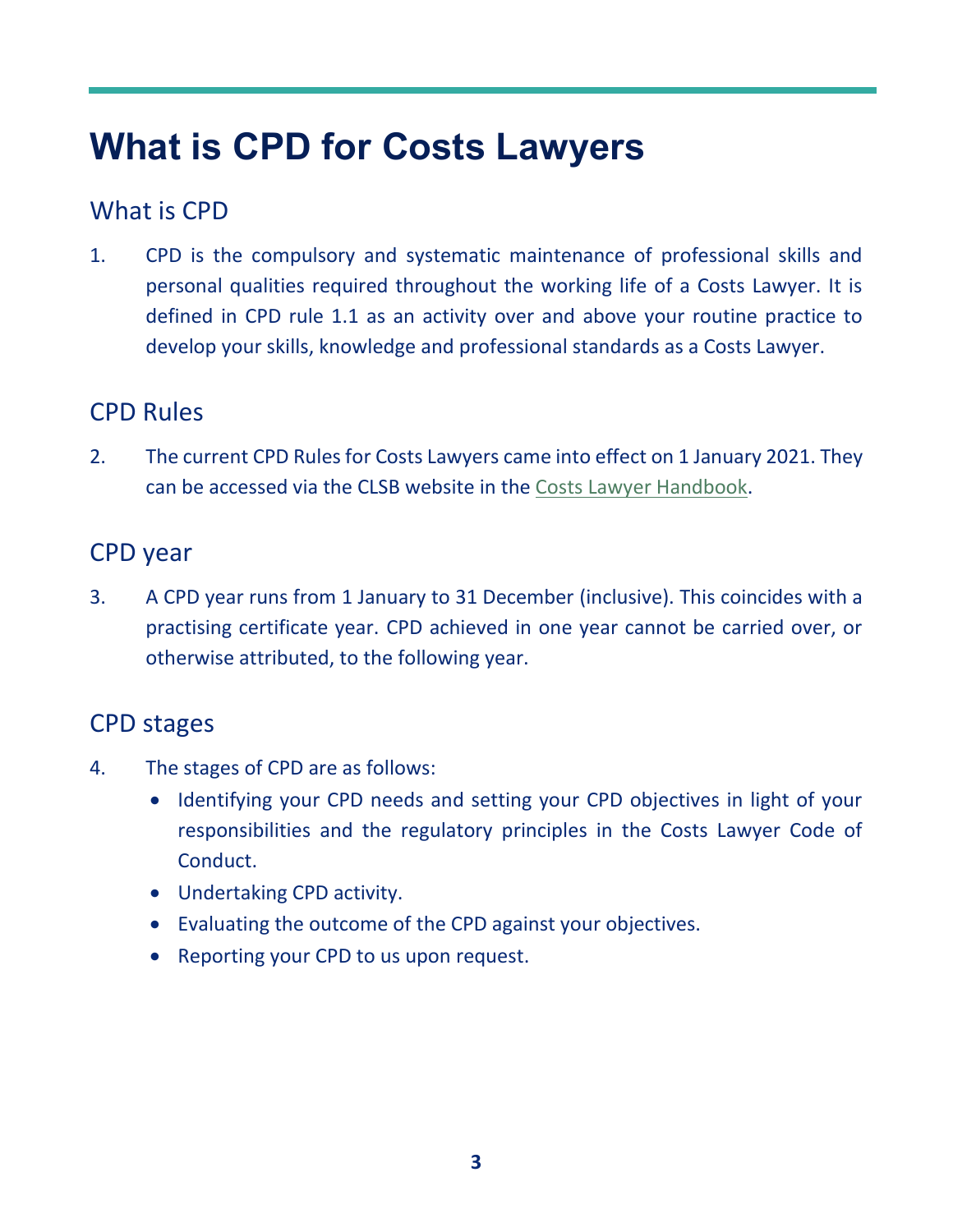## <span id="page-3-0"></span>**Identifying your CPD needs and setting your objectives**

#### <span id="page-3-1"></span>How to set objectives

- 5. CPD is activity undertaken to develop your skills, knowledge and professional standards as a Costs Lawyer. CPD rule 3.4 establishes that each CPD activity should be at a level appropriate to your professional development needs.
- 6. In setting objectives for your CPD, you should consider factors such as:
	- what your current role and responsibilities are, and how these might change in the future;
	- what your existing skills are, and what training is required to achieve the skills necessary to undertake current or future roles and responsibilities;
	- how CPD could help you uphold the regulatory principles set out in the Code of Conduct.
- 7. Your objectives should relate directly to your individual training and development needs. Considering your role and responsibilities allows you to focus your training on those areas that are most relevant. You should take into account any planned changes, as your training needs are likely to be greater at the point when you will be taking on a new role or extra responsibilities.
- 8. You are encouraged to plan your annual CPD activities based on an objective assessment of your personal training and development needs in relation to your practice. You should determine for yourself the most appropriate areas in which CPD is required, although you might be assisted by feedback from clients and colleagues or by monitoring developments in the wider marketplace. When considering whether a type of training or activity would be appropriate, it is suggested that you ask yourself the question "what is the value of this training in providing legal services to my clients and in complying with the principles"?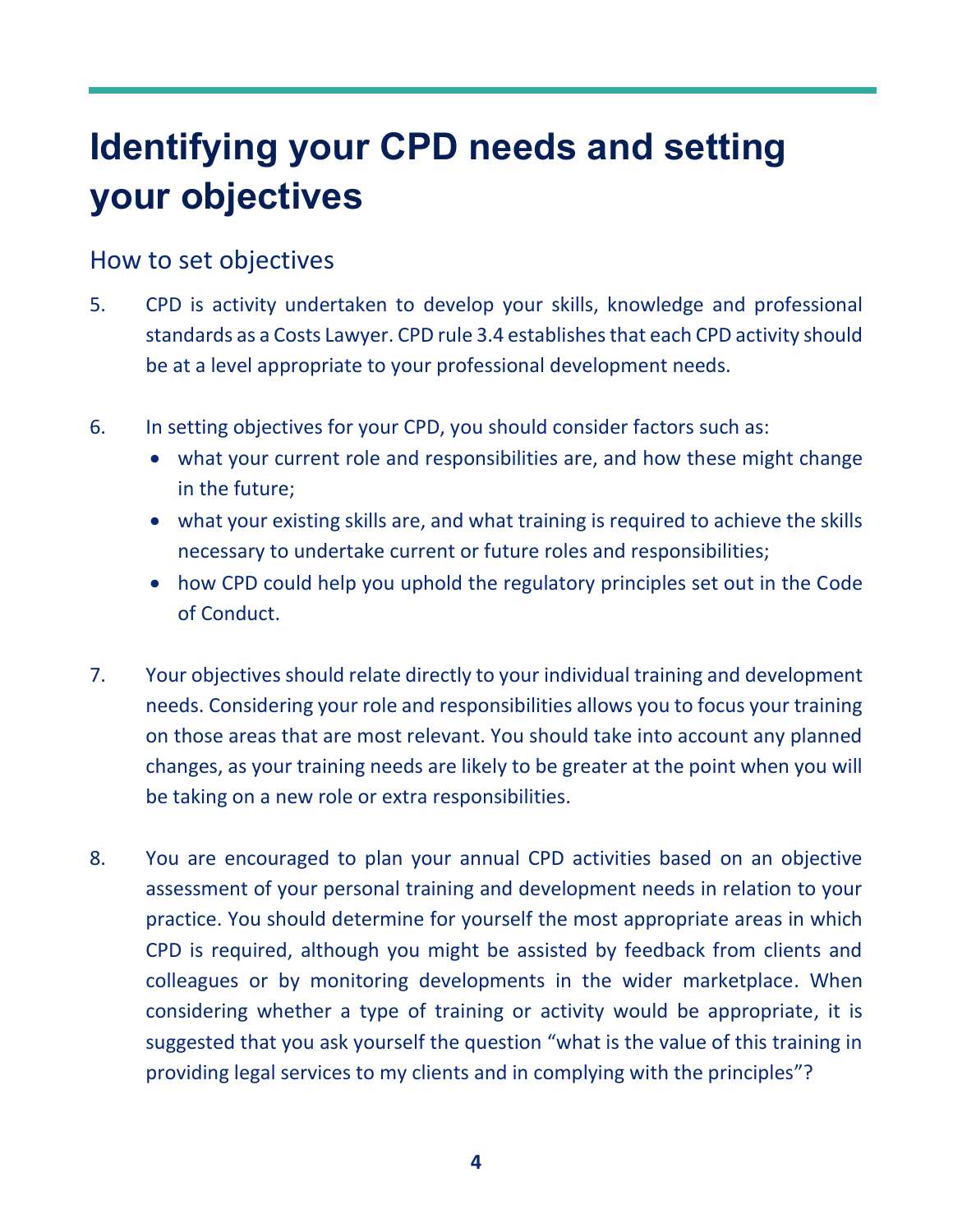- 9. You are advised to assess your CPD needs and objectives by linking them to categories of development. Suggested categories and the regulatory principles in the Code of Conduct to which they are most directly linked are set out below. However, other principles may also apply, and to some degree categories will overlap.
- 10. There is no need to take CPD in a particular category if you consider that you do not have training or development needs in that category for the year in question. For example, you may not be involved in practice management in your role, or you may have focussed on a particular category and principles last year and met your objectives. However, given the constantly evolving nature of costs law, it is likely that you will always need to undertake some activity in relation to your legal and technical competence if you are to meet your obligations under the Code of Conduct.
- 11. Adoption of these particular categories is not compulsory but you must ensure that your needs are assessed and objectives set in light of the principles in the Code of Conduct (CPD rule 2.1).

### <span id="page-4-0"></span>Category: Legal and technical competence

- Principle 2: Comply with your duty to the court in the administration of justice (paragraph 2.1)
- Principle 4: Provide a good quality of work and service to each client (paragraphs 4.1-4.4)
- <span id="page-4-1"></span>12. Continuing to meet these principles will involve keeping up to date with the costs law and procedure that is relevant to your role. If you provide advocacy services, this will include maintaining that skillset and knowledge of the relevant court rules. You might also have development needs in some of the non-procedural aspects necessary to provide a good service – such as the use of IT.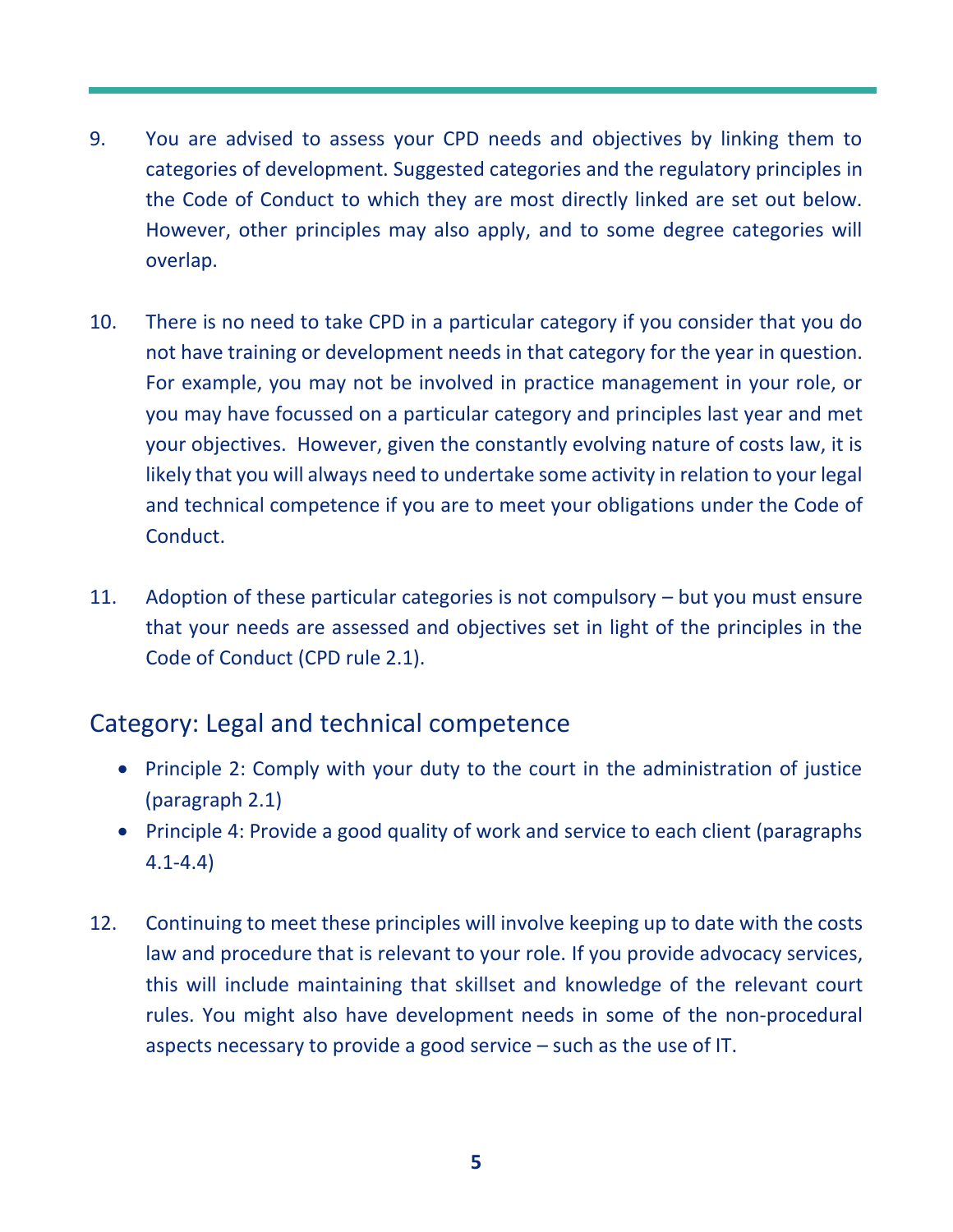### Category: Professional ethics and behaviour

- Principle 1: Act with integrity and professionalism (paragraphs 1.1-1.7)
- Principle 2: Comply with your duty to the court in the administration of justice (paragraphs 2.1-2.4)
- Principle 3: Act in the best interests of the client (paragraphs 3.1, 3.6)
- Principle 5: Deal with the regulators and Legal Ombudsman in an open and cooperative way (paragraphs 5.1-5.3)
- Principle 7: Keep your work on behalf of your clients confidential
- 13. Learning needs in this category could include, for example, understanding case law and principles on conflicts of interest, confidentiality, bribery or anti-money laundering.

## <span id="page-5-0"></span>Category: Dealing appropriately with your client and third parties

- Principle 1: Act with integrity and professionalism (paragraphs 1.1, 1.3 and 1.7)
- Principle 3: Act in the best interests of the client (paragraphs 3.1-3.4)
- Principle 4: Providing a good quality of work and service to each client (paragraphs 4.1-4.6)
- Principle 5: Deal with the regulators and Legal Ombudsman in an open and cooperative way (paragraphs 5.1-5.3)
- Principle 6: Treat everyone with dignity and respect (paragraphs 6.1-6.3)
- 14. Learning needs in this category will include "softer skills", such as being able to provide information clearly and simply and effectively managing client relationships. Effective and appropriate interpersonal skills are important when delivering services to clients, especially those that are vulnerable. There are clear overlaps of this category with professional ethics – it will include treating others with courtesy and dealing properly with complaints.
- 15. This category will also include encouraging equality and diversity and not unlawfully discriminating. For example, a training need may arise in relation to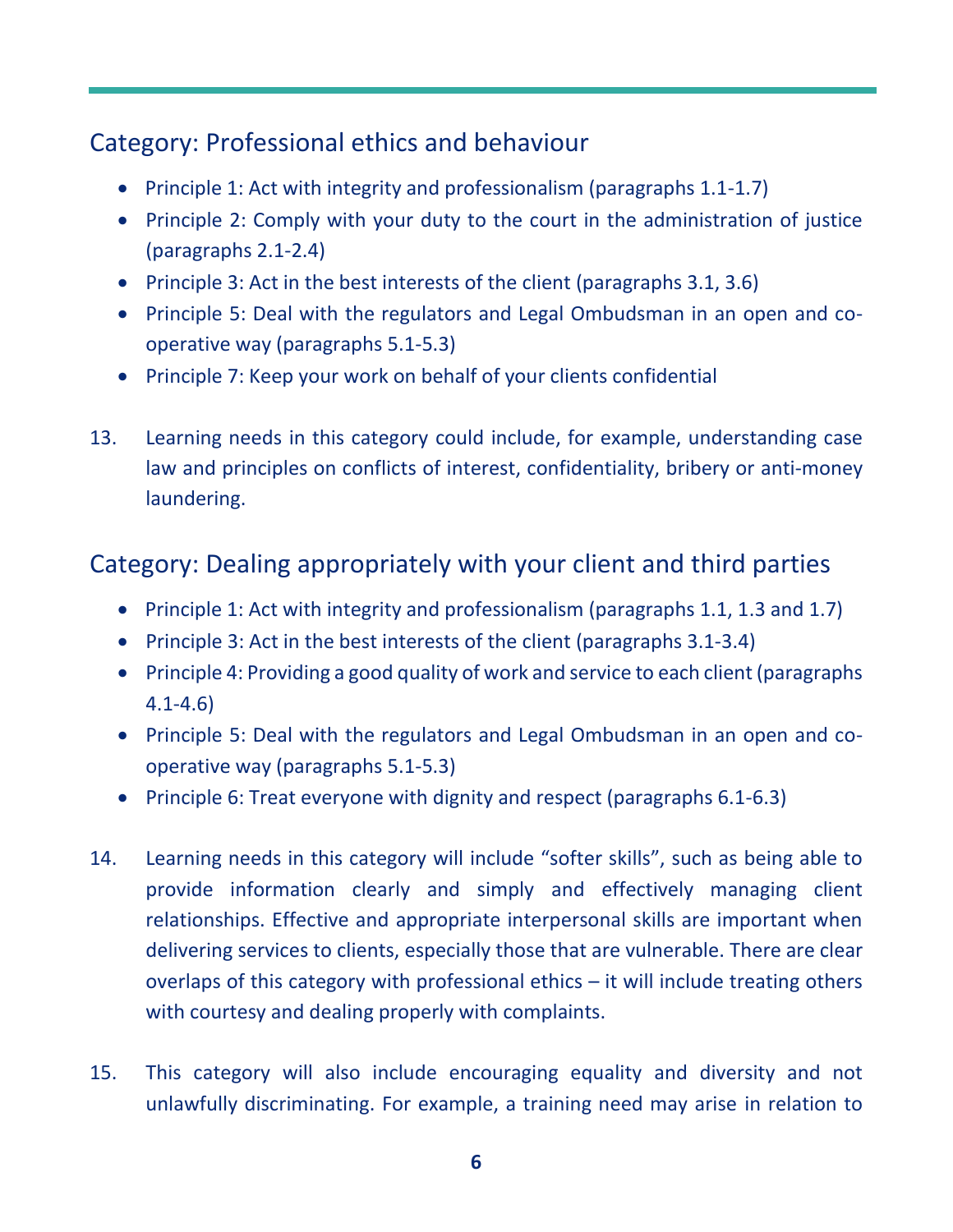equality legislation or how to make reasonable adjustments for clients or colleagues.

#### <span id="page-6-0"></span>Category: Management

- Principle 1: Act with integrity and professionalism (paragraphs 1.2, 1.4-1.6)
- Principle 3: Act in the best interests of the client (paragraphs 3.2-3.8)
- Principle 6: Treat everyone with dignity and respect (paragraphs 6.1-6.3)
- 16. If you have or are intending to take on a role in management (including practice management), then areas of training need could include implementing effective supervision and oversight, recruitment and employment law, financial management, business planning or managing an effective complaints system.

## <span id="page-6-1"></span>**Undertaking CPD activity**

### <span id="page-6-2"></span>CPD points

17. You are required to achieve a minimum of 12 CPD points every CPD year. Merely achieving this minimum will not be sufficient if you have unmet training or development needs which mean that you cannot provide a competent service or cannot otherwise comply with the principles. The amount of activity you undertake should be related to your needs and objectives.

#### <span id="page-6-3"></span>What counts as CPD

- 18. You have flexibility in determining the activities that you undertake to meet your objectives and achieve CPD points. A non-exhaustive list of activities is set out in CPD rule 3.1. Whilst it would usually be sensible to employ a range of activities, you can decide which activities to undertake to best meet your needs.
- 19. Research carried out in order to improve your knowledge and capabilities (for example to reflect on new case law, or if you are preparing to return to practice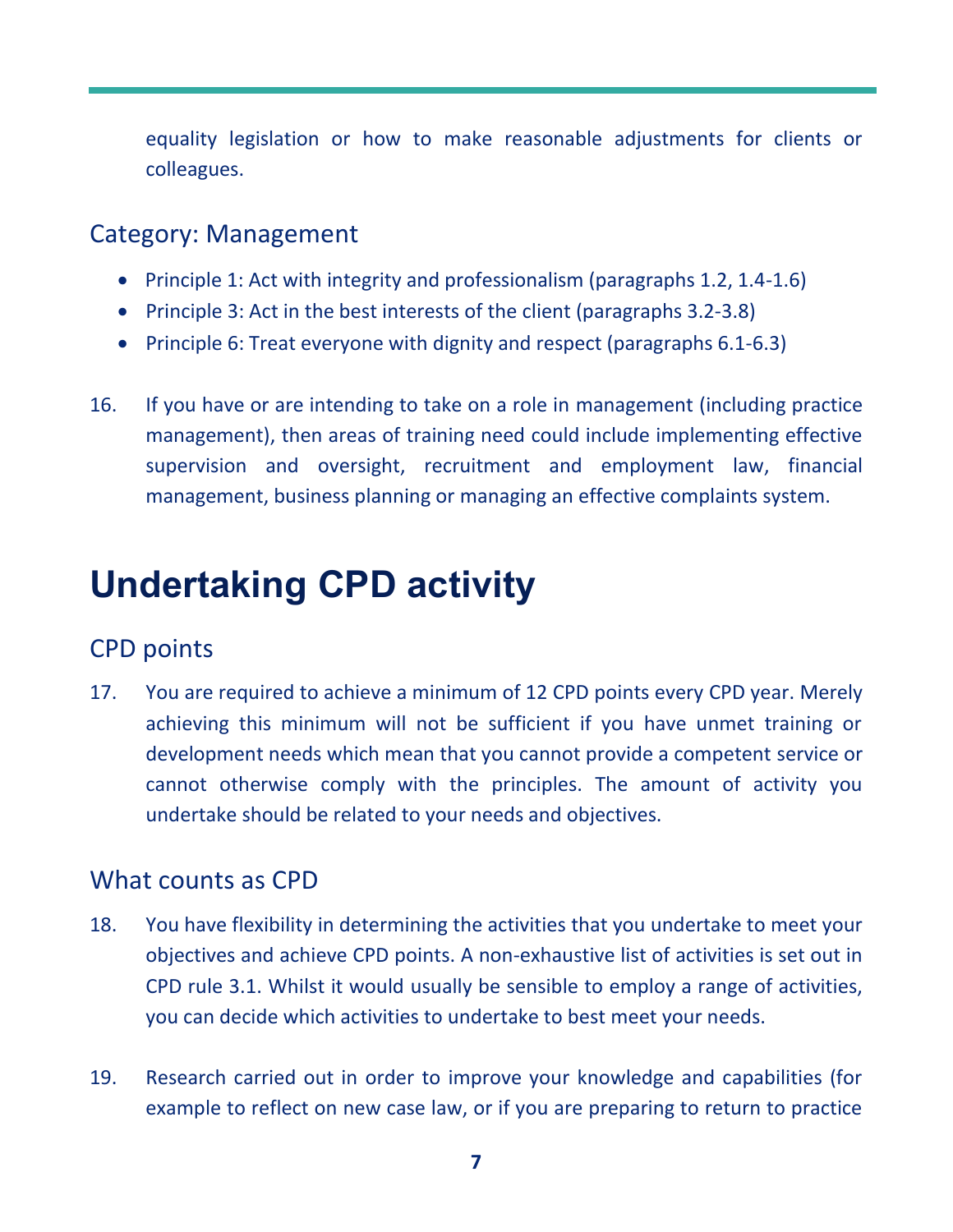or to take up a new role or type of work) counts towards CPD but not research done as part of work on a particular file (see below under "What does not count as CPD"). It is important for you as a Costs Lawyer to "step out" from your daily work in order to consider your training needs.

### <span id="page-7-0"></span>ACL membership

- 20. We know that many Costs Lawyers are members of the profession's representative body, the Association of Costs Lawyers (ACL). Membership of ACL involves regular updates on costs law, procedure and professional matters. ACL also holds annual conferences for the benefit of members.
- 21. You can claim CPD points for the time you spend using and engaging with the materials and training opportunities supplied by ACL in meeting your CPD objectives. To give you a general indication, an active member of ACL is likely to attain:
	- two CPD points through spending around two hours a year engaging with ACL materials that are relevant to their CPD objectives; and
	- six CPD points through fully participating in an annual conference where most elements of the conference are relevant to their CPD objectives.
- 22. This is indicative only and the number of CPD points attained through ACL membership will vary from member to member. An ACL member who does not engage with the materials provided would obtain no CPD through membership, while a particularly active member with detailed CPD objectives might attain more than eight CPD points through their membership.

#### <span id="page-7-1"></span>What does not count as CPD

23. CPD rule 3.3 provides that some activities cannot count towards your CPD. CPD is activity over and above your normal practice. For example, undertaking research as part of an instruction or talking a case through with a colleague – whilst appropriate and necessary activities in themselves – cannot count towards CPD.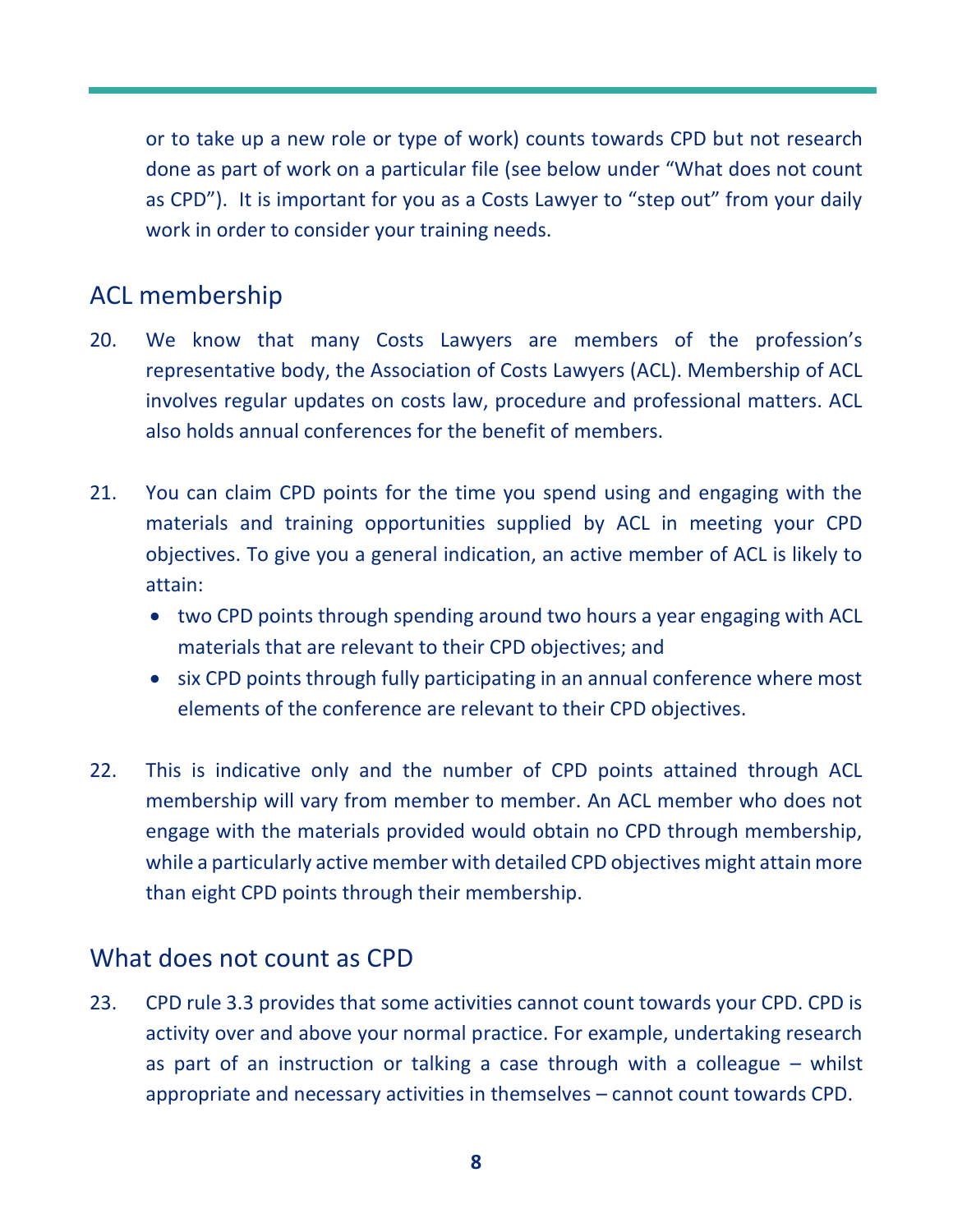- 24. For this reason, CPD cannot include work for which you charge a client unless your charges are for providing them training or a seminar on a relevant matter such as costs law. Note that if you are working in-house the mere fact that you are paid your salary during your CPD activities does not amount to charging a client.
- 25. It is also important to note that some activities  $-$  such as drafting a publication  $$ might constitute CPD for one practitioner but not another. If an activity does not meet your individual training needs, and therefore does not develop your skills, knowledge or professional standards as a Costs Lawyer, it is not CPD for your purposes.

## <span id="page-8-0"></span>**Evaluating CPD activity**

26. After each CPD activity is completed you should review and evaluate it against the objectives that you have set yourself. This will help you assess whether the development need has been met or whether further action is required.

## <span id="page-8-1"></span>**Recording CPD activity and submitting it to the CLSB**

#### <span id="page-8-2"></span>What you must record

- 27. Under rule 2.3, you are required to record:
	- your assessment of your CPD needs and the associated objectives;
	- your CPD activity; and
	- your evaluation of the activity.

### <span id="page-8-3"></span>Reporting your achievement of 12 CPD points (minimum reporting)

28. You will be asked to report your CPD activity to us on an annual basis when you apply for a practising certificate for the forthcoming year. The application form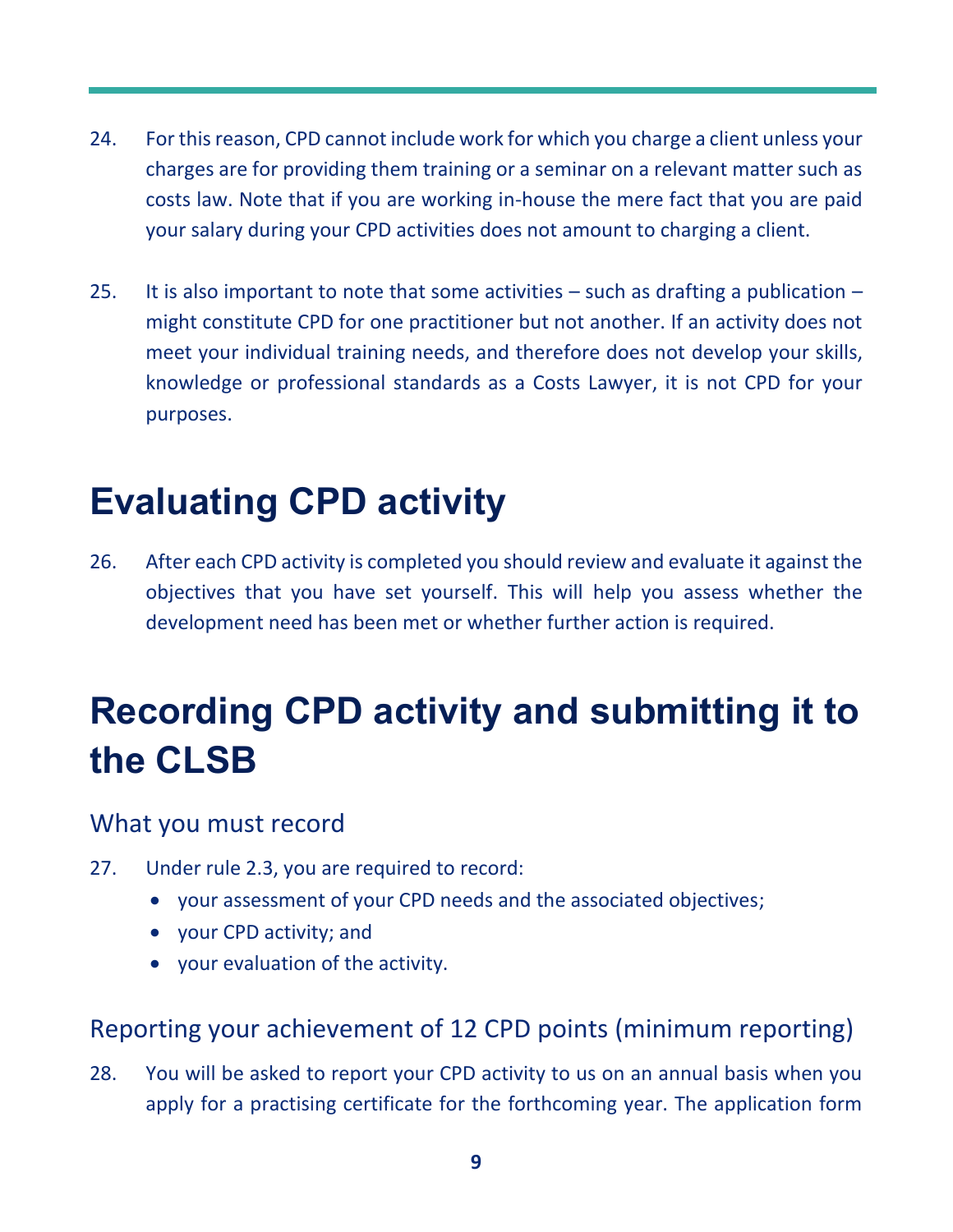will require you to demonstrate that you have achieved a minimum of 12 CPD points during the CPD year, unless rule 1.4 applies.

### <span id="page-9-0"></span>Reporting all CPD stages (full reporting)

29. We will not ask you to submit full records of your assessment of needs, objectives and evaluation as a matter of course. However, these may be requested as part of our random CPD audit (see below).

## <span id="page-9-1"></span>**Auditing**

#### <span id="page-9-2"></span>Random CPD audit

- 30. Each year, we undertake a random audit of CPD records received. You are required, under CPD rule 2.4 and the Code of Conduct, to cooperate with us in the event such an audit is carried out in relation to your CPD record.
- 31. The audit will include examining your written record of the assessment of your CPD needs, your objectives and your evaluation of the activities. In the event CPD has not been achieved as required, our initial approach will usually be to discuss the issues with you and require you to plan and carry out corrective action. However, non-cooperation or persistent failure to address issues will be dealt with under the Disciplinary Rules and Procedures.

#### <span id="page-9-3"></span>Signing in at a CPD event

32. It is important that you sign the attendance sheet of any CPD event attended, including an ACL annual conference, as we may refer to attendance sheets when undertaking our annual random audit.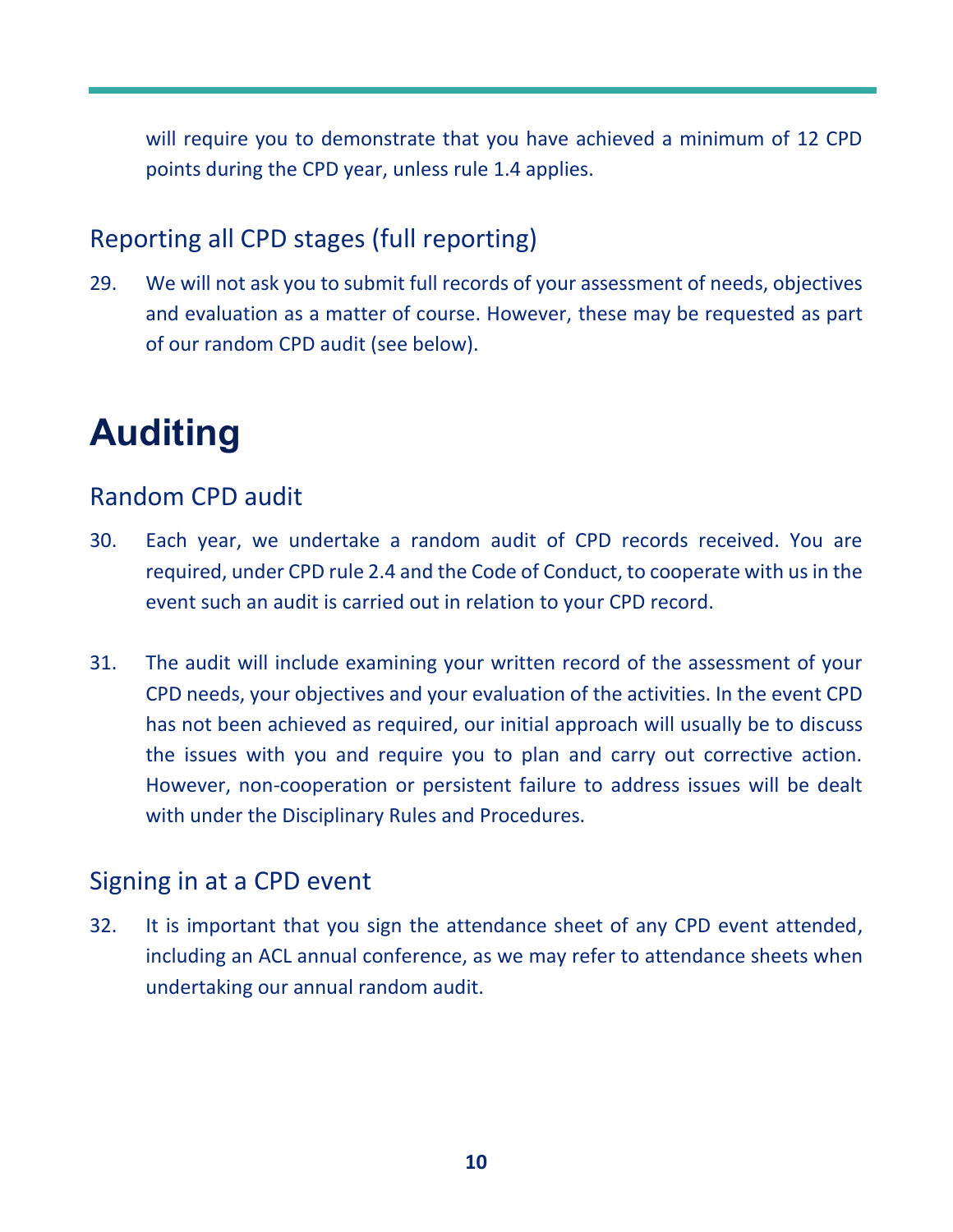## <span id="page-10-0"></span>**Exemptions to CPD requirements**

### <span id="page-10-1"></span>Not working consistently throughout the practising year

- 33. There are a number of reasons why a Costs Lawyer might not work consistently during a CPD year, including:
	- long term sick leave (continuous period of one calendar month or more);
	- maternity/paternity leave;
	- qualifying part way through a year;
	- being reinstated;
	- being unemployed;
	- taking a career break.
- 34. In the event that you take time off during a CPD year for reasons such as these, you will be required to achieve one CPD point for each full month worked (rule 1.4). You should endorse on your CPD record why a lesser number of points has been achieved for that CPD year (for example, by stating the dates a career break was taken). You may be asked for documentary evidence in support if there is an audit.

## <span id="page-10-2"></span>Exceptional circumstances

35. Should exceptional circumstances occur, such as a bereavement or serious illness of a family member which has impacted on your ability to achieve CPD for the CPD year, you should contact us so that we can consider whether to grant a waiver of some or all of your CPD obligations under rule 4.1. You may be asked for documentary evidence in support of your request. We will advise in writing whether or not a waiver is granted in an exceptional circumstance and will specify the terms of the waiver.

## <span id="page-10-3"></span>Retiring/retired Costs Lawyers

36. If you intend to retire during a CPD year, it is unlikely that you will need to carry out CPD activities during that year, since your forward-looking training and